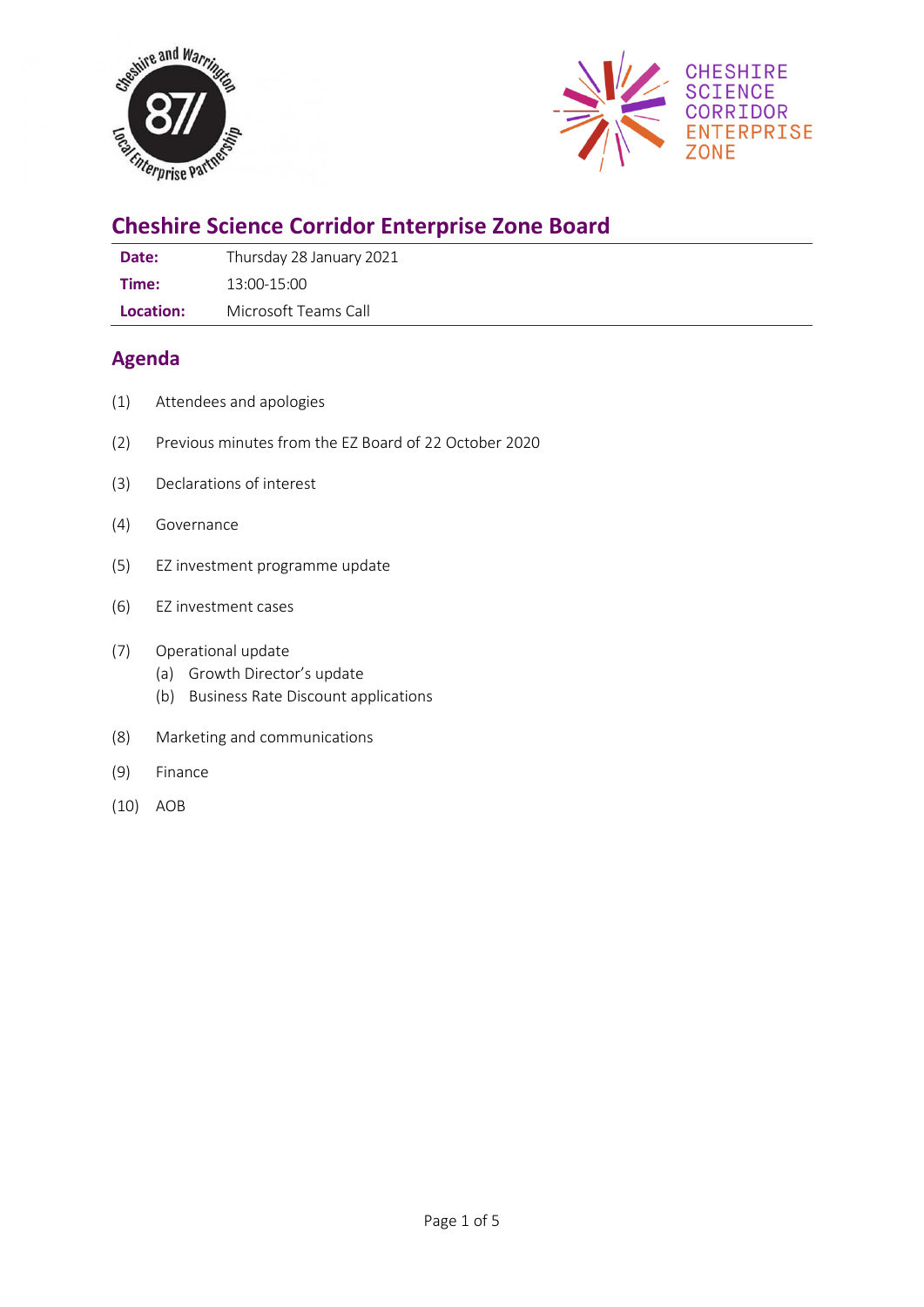# **Item 1 – Attendees and Apologies**

#### **EZ Board Members:**

Robert Mee, Chair of EZ Board and LEP Board Member Peter Broxton, LEP Board Member and Vice Chair of the EZ Board Cllr Richard Beacham, Cheshire West & Chester Council Tony Bochenski, Independent Member Cllr Russ Bowden, Warrington Borough Council Chris Farrow, Independent Member Katie McConnell, LEP Youth Board Member Annette McDonald, Independent Member

#### **In Attendance:**

John Adlen, Cheshire and Warrington LEP Gemma Davies, Cheshire West and Chester Council Stephen Fitzsimons, Warrington & Co. Philip Kerr, Cheshire East Council Joel Tagg, Cities & Growth Unit Martin Wood, Cities & Growth Unit

#### **Apologies:**

Cllr Amanda Stott, Cheshire East Council Philip Cox, Cheshire and Warrington LEP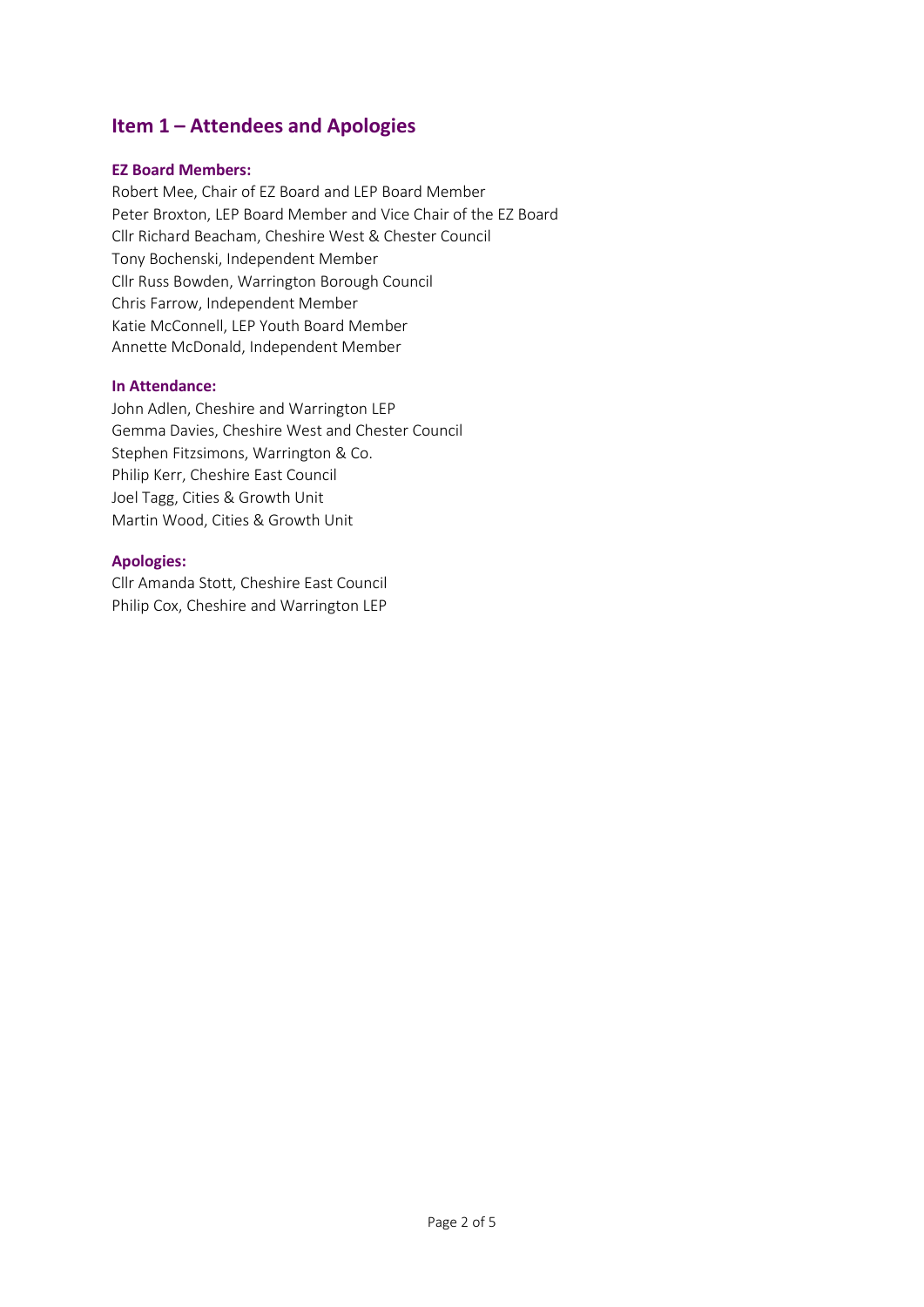### **Item 2 – Previous Minutes**

Attached as Appendix A.

### **Item 3 – Declarations of interest**

EZ Board members and attendees to declare any personal or professional interests in an agenda item in line with the Cheshire and Warrington Local Enterprise Partnership's Local Assurance Framework.

Any Board member or attendee declaring an interest can remain in the meeting while the item is discussed but are only allowed to answer direct questions about that item and should refrain from promoting the item in any way.

#### **Item 4 – Governance**

No items

#### **Item 5 – EZ investment programme**

**Project Total Project Cost (£) Total EZ Investment Committed (£) EZ Investment Drawn Down to Date (£) Remainder to be Drawn Down (£)** Glasshouse 27,800,000 3,872,876 3,872,876 - Aviator Phase 1 10,786,918 1,701,418 1,192,529 404,589 Helix Phase 2 | 3,728,223 | 3669,347 | 5656,992\* | 367 | 566,992 | 566,992 | 566,992 | 577 | 578 | 57 Newport Rhino 6,187,228 792,670 792,670 - New Bridge Road Substation | 1,698,180 | 590,857 | 590,857 Quadrant Phase 2 13,340,000 3,618,000 - 3,618,000 Blocks 22-24 Alderley Park  $\begin{array}{|c|c|c|c|c|c|} \hline 4,000,000 & 4,000,000 & 936,115 & 3,063,885 \hline \end{array}$ Aviator Phase 2 2 7,304,479 1,024,156 1,024,156 1,024,156 **Total 74,845,028 16,269,324 8,042,039 8,110,630**

The table below provides the latest position on the approved EZ investments.

\*Outturn investment for Helix Phase 2 was less than anticipated in the business case.

- **Quadrant Phase 2** three out of the five units let and in discussions with prospective tenants on the final two units.
- **E** Blocks 22-24 Alderley Park MSCP is nearing completion (February 2021), the conversion of Blocks 22-24 has been designed to RIBA Stage 4 and a contractor appointed to strip out and undertake remedial works which are on target to be completed in March 2021.
- **Aviator Phase 2** Legal agreement completed in December 2020, developer expects to start on site within the next 6 months.
- **EXECT PARK IN STAGE 2018 12 STAGE 10 META CONSTANT IN SERVIES ABOUT SHOW INCO PROPERTY New Property Property Property Property Rewport** Business Park early stage discussions with Gaerwen Properties about the develop of circa 180,000 sq ft of industrial floorspace at Newport Business Park, business case expected in Spring 2021.

### **Item 6 – EZ investment cases**

No items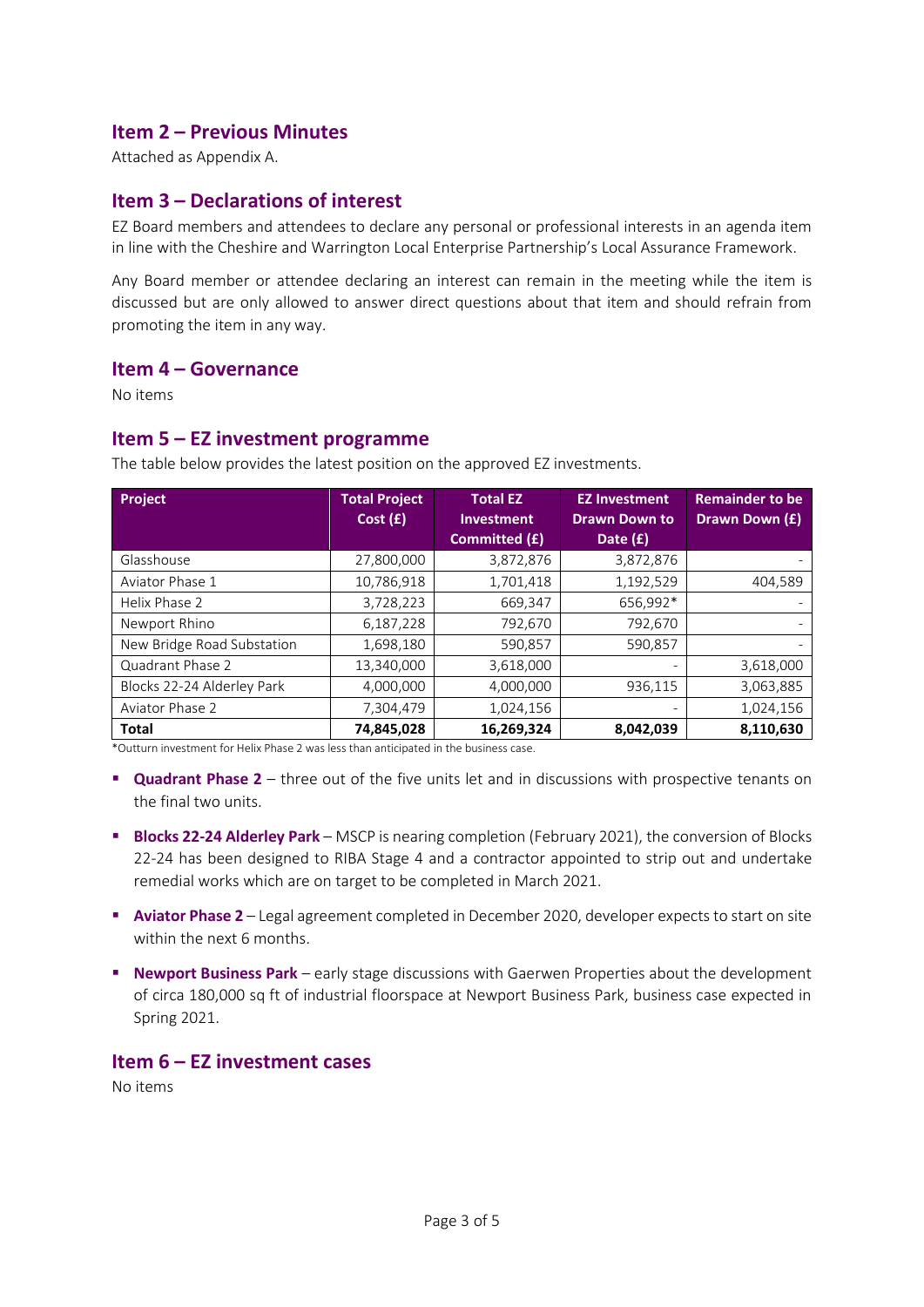# **Item 7 – Operational update**

#### **Item 7b) Growth Director's update**

The following key development activities have been undertaken during the last period:

- Executing legal agreements for Blocks 22-24 and Aviator Phase 2
- Working on the finalisation of the EZ Borrowing Facility and drawing down the first tranche of loans
- Meeting with a company about potential development of a new bio-fuels facility at Protos
- Meeting with a company regarding the potential development of a carbon fibre R&D centre in the sub-region
- Working with Crewe Town Board on the development of a Town Investment Plan and Stronger Towns Fund bid
- Supporting Ellesmere Port in preparation for a potential Freeport submission
- Working with local authority partners on the development of a number of Housing Pathfinder schemes across the sub-region
- Undertaking a strategic review of the proposed football centre of excellence at Knights Grange

#### **Item 7c) Business Rate Discount applications**

The following Business Rate Discount applications have been approved by the EZ Steering Group and are recommended for ratification by the EZ Board:

**• Maniere De Voir** (Birchwood Park) – an online fashion retailer, the company has developed its own online e-commerce platform, its own production selection algorithm to the tailor customer experience and its own automatic sizing guide. The company is also currently working on an augmented reality app that will enable customers to virtually try on clothing. In addition, the company undertakes extensive R&D in fabric and product development, including seamless and breathable activewear. The company has grown over 500% in 5 years and revenues are expected to exceed £20m in 2020, up from £10.3m in 2019 and the business will be featured in the Sunday Times Top 100 Growing Companies. In terms of the sector test, although the company is ostensibly a retailer, it does have a significant digital presence and undertakes R&D activities and is reflective of the blurring of lines between sectors with a significant online presence.

### **Item 8 – Marketing and communications**

Work is ongoing to redesign the Cheshire Science Corridor website to include:

- Wider non-EZ sites within the Science Corridor i.e. Capenhurst, Hurdsfield, Daresbury, Jodrell Bank, etc.
- Information of key sectors within the Science Corridor  $-$  i.e. life sciences, energy (including nuclear), clean growth/tech, advanced manufacturing, etc.
- Information on careers available within the Science Corridor, including profiles on key people/roles and links to the LEP's new job opportunities portal.
- Interactive map of the Science Corridor sites and assets.
- **■** Information on key businesses within the Science Corridor.